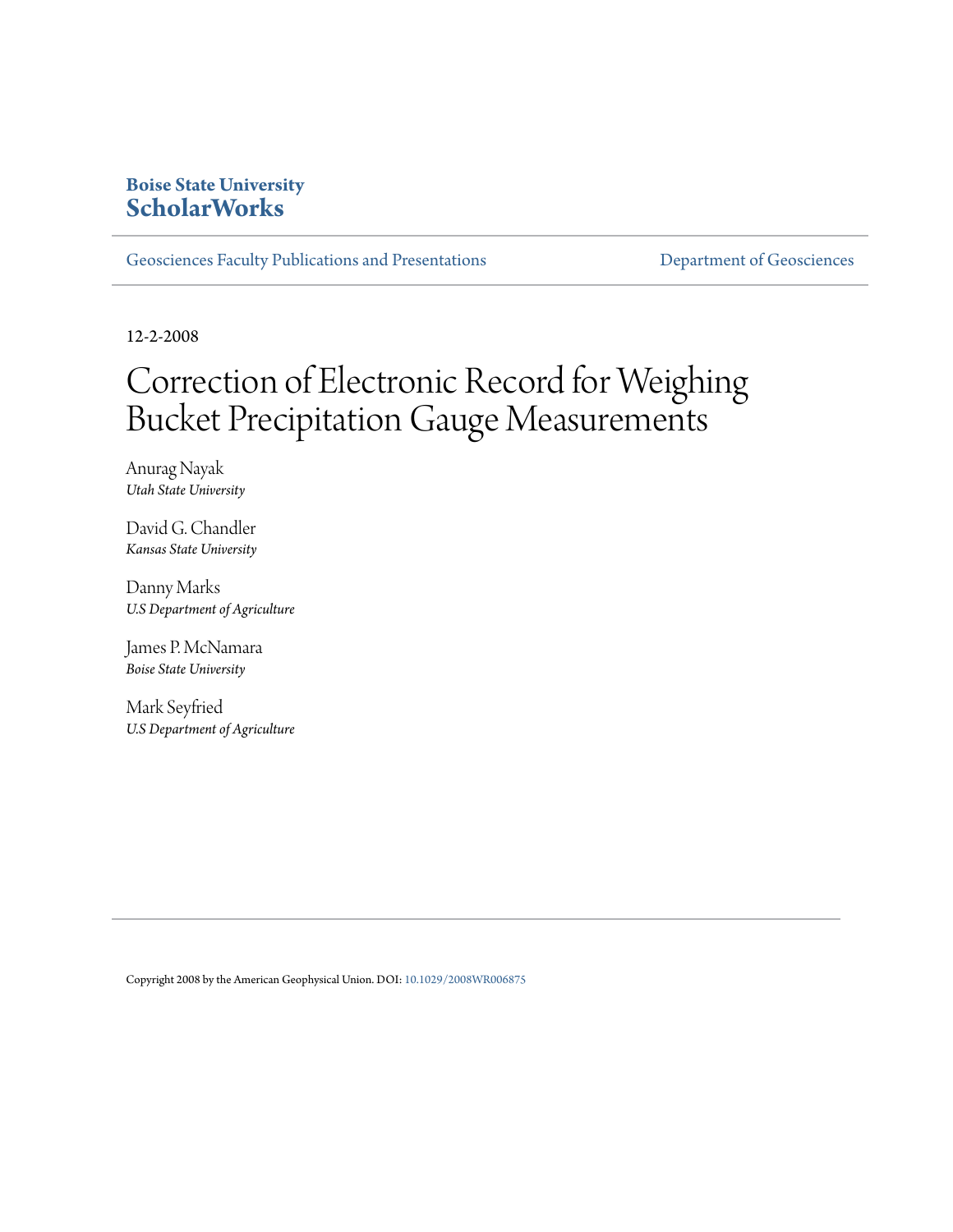

# Correction of electronic record for weighing bucket precipitation gauge measurements

Anurag Nayak,<sup>1</sup> David G. Chandler,<sup>2</sup> Danny Marks,<sup>3</sup> James P. McNamara,<sup>4</sup> and Mark Seyfried<sup>3</sup>

Received 29 January 2008; revised 8 May 2008; accepted 18 August 2008; published 2 December 2008.

[1] Electronic sensors generate valuable streams of forcing and validation data for hydrologic models but are often subject to noise which must be removed as part of model input and testing database development. We developed an automated precipitation correction program (APCP) for weighing bucket precipitation gauge records, which are subject to several types of mechanical and electronic noise and discontinuities, including gauge maintenance, missing data, wind vibration, and sensor drift. Corrected cumulative water year precipitation from APCP did not exhibit an error bias and matched measured water year total precipitation within 2.1% for 58 station years tested. Removal of low-amplitude periodic noise was especially important for developing accurate instantaneous precipitation records at subdaily time steps. Model flexibility for use with other data types is demonstrated through application to time domain reflectometry soil moisture content data, which are also frequently subject to substantial noise.

Citation: Nayak, A., D. G. Chandler, D. Marks, J. P. McNamara, and M. Seyfried (2008), Correction of electronic record for weighing bucket precipitation gauge measurements, Water Resour. Res., 44, W00D11, doi:10.1029/2008WR006875.

### 1. Introduction

[2] Continuous, accurate data for precipitation and soil moisture are critical as inputs and validation data for hydrological models. Many hydrological processes occur at subdaily time steps. Modeling these processes requires accurate data at the time step of the model [Haddeland et al., 2006]. Manually filtering such data is tedious, subjective, and time-consuming work. In this note we describe an automated program that corrects mechanical errors and noise typical of electronically recorded, weighing buckettype precipitation gauges. Extension of the program to electronic data from other instruments is also demonstrated using time domain reflectometry (TDR) data.

[3] The weighing bucket gauge is commonly used in environments receiving precipitation both as rain and snow. Weighing bucket precipitation gauge data are intrinsically cumulative. To process time series precipitation values from cumulative data, it is necessary to derive unbiased instantaneous differences from the cumulative record. Although common, mechanical errors associated with weighing bucket gauges have received only passing attention as part of comparative studies [Nystuen, 1999; Duchon and Essenberg, 2001].

Copyright 2008 by the American Geophysical Union. 0043-1397/08/2008WR006875\$09.00

[4] We classify several types of mechanical errors present in weighing bucket gauge data as either high- or lowamplitude noise. High-amplitude noise can be caused by out of range data values, bucket decanting, bucket recharge, and intermittent noise. Out of range data can arise during periods of instrument or data logger failure and be recorded as null or extreme negative values, resulting in discontinuities in the precipitation record (Figure 1a). During instrument servicing the gauge bucket is decanted and then recharged with mineral oil and antifreeze. Bucket decanting introduces large instantaneous changes in weight that are generally negative (Figure 1b), but can be positive depending on the mass of liquid with which the bucket is recharged (Figure 1c). Occasionally, the gauge record is subject to large instantaneous changes from intermittent electronic noise (Figure 1d). Low-amplitude noise may be periodic (Figure 1e), due to the effects of temperature fluctuations on instrument electronics, or episodic (Figure 1f), due to wind vibration of the gauge [Hanson et al., 2001; Hanson et al., 1979]. Although low-amplitude noise does not affect longterm aggregate precipitation measurements, it is difficult to manually separate from subdaily precipitation data and can obscure the beginning and end of precipitation events.

#### 2. Program Description

[5] The automated precipitation correction program (APCP) utility was developed in Visual Basic 6.0 to process high-frequency cumulative precipitation records, fill data gaps, remove discontinuous data and filter mechanical and electronic noise (see auxiliary material).<sup>1</sup> APCP compares

<sup>&</sup>lt;sup>1</sup>Biological and Irrigation Engineering Department, Utah State University, Logan, Utah, USA. <sup>2</sup>

<sup>&</sup>lt;sup>2</sup>Department of Civil Engineering, Kansas State University, Manhattan, Kansas, USA. <sup>3</sup>

<sup>&</sup>lt;sup>3</sup>Northwest Watershed Research Center, Agricultural Research Service, U.S. Department of Agriculture, Boise, Idaho, USA. <sup>4</sup>

Department of Geosciences, Boise State University, Boise, Idaho, USA.

<sup>&</sup>lt;sup>1</sup>Auxiliary material data sets are available at ftp://ftp.agu.org/apend/wr/ 2008wr006875. Other auxiliary material files are in the HTML.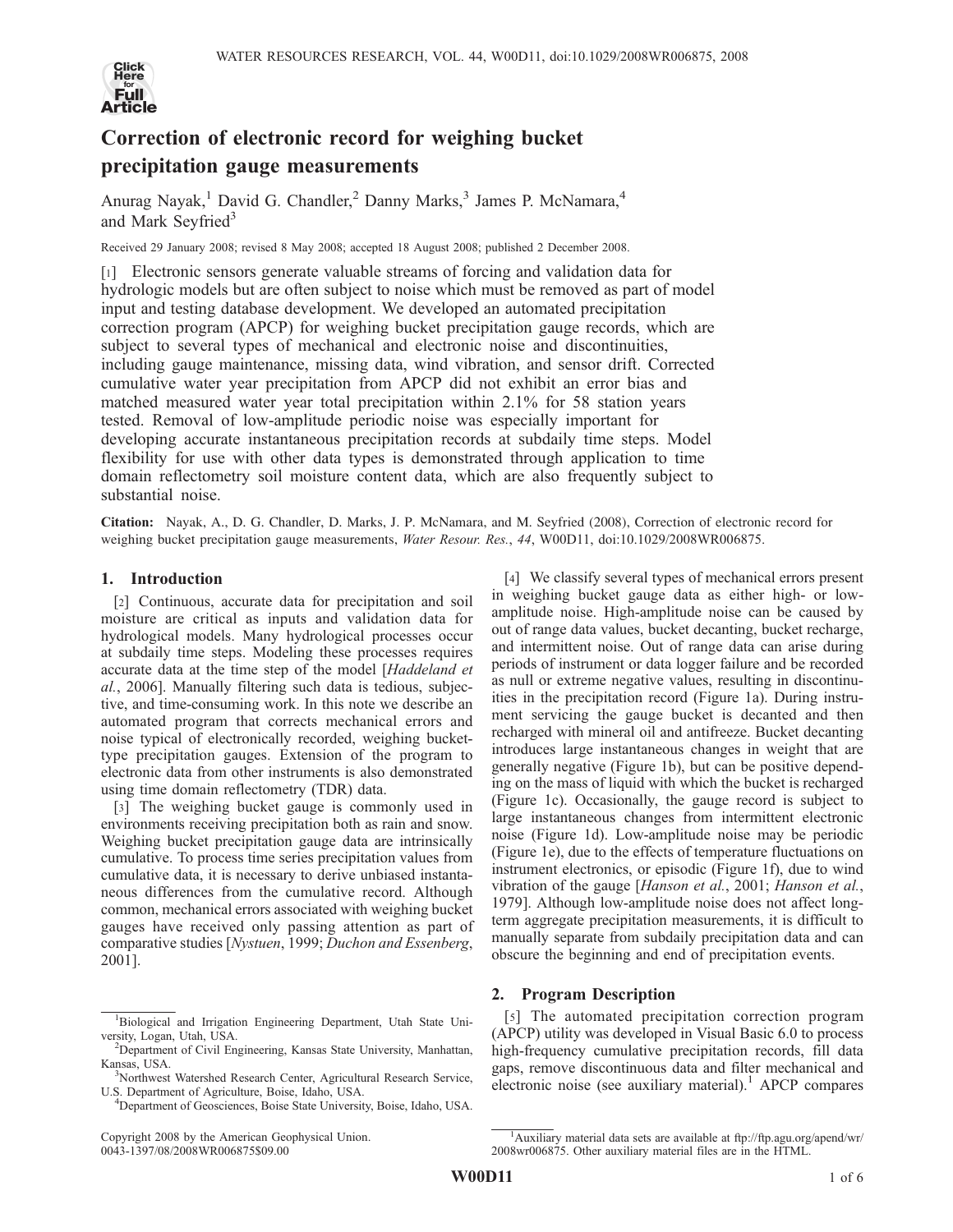

Figure 1. Types of mechanical errors present in gauge measurements: (a) out of range data, (b) bucket decanting, (c) bucket recharge, (d) intermittent noise, (e) periodic noise, and (f) episodic noise. Open gray diamonds show unprocessed data, and lines show data processed using APCP.

the difference in consecutive records to user-defined limits in two separate cycles to successively remove high-amplitude then low-amplitude noise. User-defined parameters and value ranges used in the examples are provided in Table 1. Both BucketDecanting and BucketRecharge limits are set smaller than the minimum absolute change in data records because of bucket decanting and bucket recharge, respectively. Similarly, the Noise limit is set smaller than BucketDecanting and BucketRecharge but greater than the maximum low-amplitude noise.

## 3. Test Data

[6] The U.S. Department of Agriculture Agricultural Research Service Northwest Watershed Research Center (ARS-NWRC) operates a network of precipitation gauges in Reynolds Creek Experimental Watershed (RCEW). Each measurement location has one unshielded and one shielded Belfort universal recording gauge. The gauges have an orifice diameter of 203 mm, 305 mm capacity [Hanson et al., 2001; Hanson, 2001] and an absolute sensitivity of  $\pm 0.25$  mm [Kuligowski, 1997]. Precipitation depth in the gauge collection bucket is measured at 15 min intervals by load cell and recorded electronically on a data logger. The APCP correction technique is applied to 22 dual gauge stations in RCEW for water years 1997– 2005 (October through September). The gauge sites range in mean annual precipitation from 236 to 1123 mm [Hanson, 2001].

[7] A long experience with weighing bucket gauge data has led the NWRC to develop extensive quality control protocols and quality analysis techniques. Through 2004, the NWRC used the graphical tool ''Rainfall Analyzer'' (RA) to manually filter, correct and process raw precipitation data. This method requires  $1-3$  days per station year and results are subject to operator bias. Nevertheless, to our knowledge RA is the most sophisticated data filter available for weighing type bucket gauges and we used data processed with the RA to evaluate the effectiveness of ACPC. Total gauge catch was added as a supplemental measure of quality analysis. This value is a direct volumetric measurement of gauge catch, recorded during gauge maintenance

Table 1. User-Defined Parameters Used in APCP Program and Values Used to Process Example Data

| Parameter              | Description                       | Value Range for Precipitation (mm) | Values for TDR $(m^3 m^{-3})$ |  |
|------------------------|-----------------------------------|------------------------------------|-------------------------------|--|
| <b>BucketDecanting</b> | Bucket decanting limit            | $1.9 - 7.5$                        | 1.0                           |  |
| BucketRecharge         | Bucket recharge limit             | $14.9 - 50.0$                      | 1.0                           |  |
| Noise                  | Threshold of high-magnitude noise | $1.75 - 2.65$                      | 0.025                         |  |
| NoData                 | Out of range value                | $-6999, 9999$                      | $-6999$                       |  |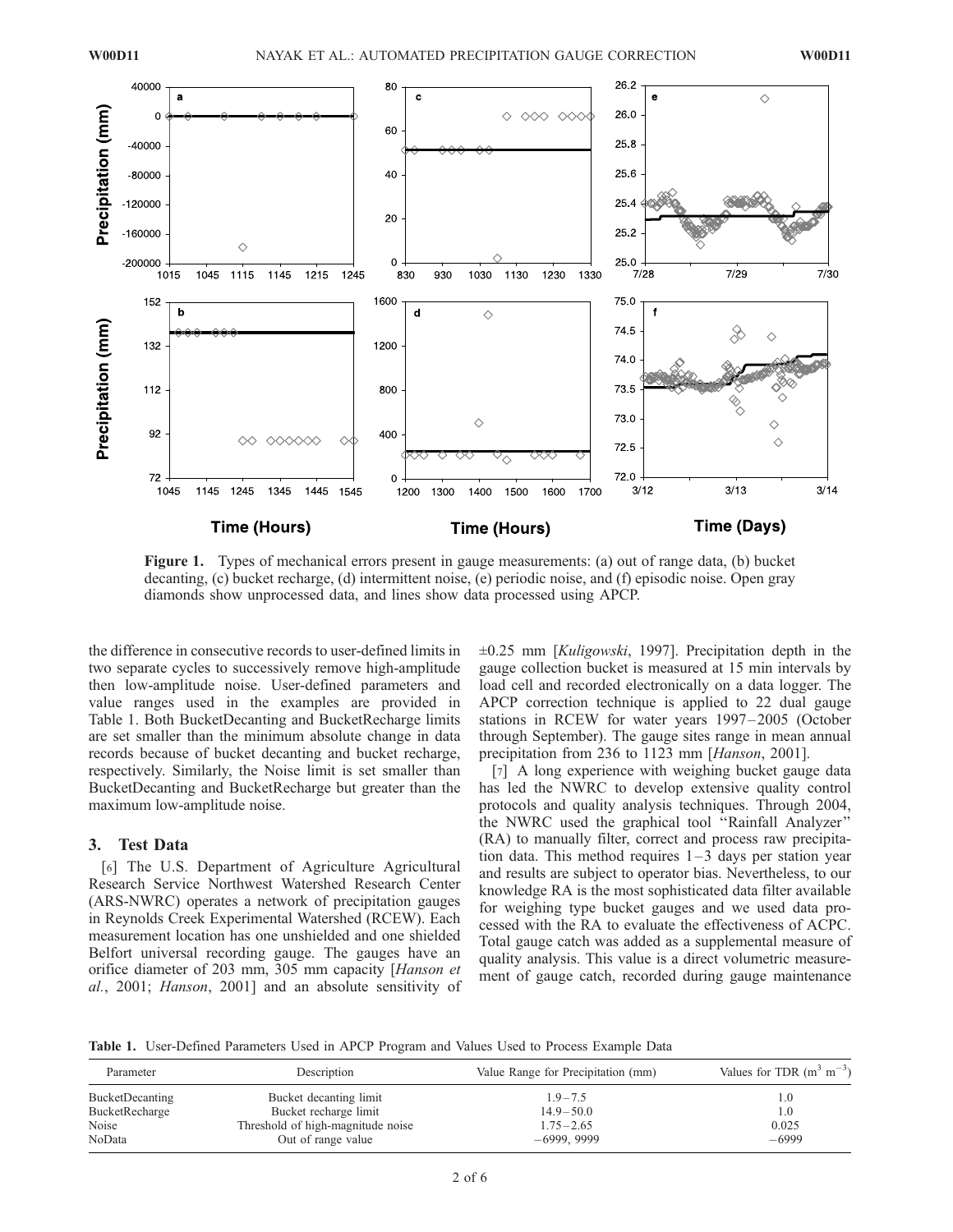

Figure 2. Measured total, raw, and corrected data by spreadsheet (manual), graphical (RA), and automated (APCP) techniques for shielded gauge, site 176, water year 2004. At the annual scale, all corrected series appear coincident. At subdaily scale (inset), manually and RA corrected data diverge from APCP data.

and summed annually. Corrected data from APCP and RA are compared to total annual gauge catch for eleven dual gauge stations for water years 2002 – 2004.

[8] As a demonstration of the capability of APCP to remove random noise from other data, we applied the program to TDR data. The data were collected in the Dry Creek Experimental Watershed near Boise, Idaho, in coarseloamy, mixed mesic Ultic Haploxerolls [Harkness, 1997; McNamara et al., 2005]. The TDR waveguides were 30 cm in length and logged hourly using TDR100, coaxial multiplexers and CR10X data loggers (Campbell Scientific, Logan, Utah). Data filtering was performed with the first cycle of APCP only, since these data are not cumulative. Contemporaneous data from a proximal water content reflectometer (WCR, Campbell Scientific, Logan, Utah) which was previously calibrated with TDR [Chandler et al., 2004] is provided for comparison.

#### 4. Illustration of Method

[9] The goal of data processing is noise and error removal without introducing bias. To demonstrate the function of APCP for each defined category of mechanical error, we present example comparisons of raw and APCP processed data at the scale of each error (Figure 1). The error categories ''Out of Range Data,'' ''Bucket Decanting,'' ''Bucket Recharge'' and ''Intermittent Noise'' occur as instances or constant value shifts from the ''true'' baseline. These errors are simply corrected relative to local baseline cumulative precipitation by ACPC cycle 1. Establishing a



Figure 3. Errors with respect to total annual gauge catch: (left) rainfall analyzer (RA) and (right) automated precipitation correction program (APCP). Solid diamonds show shielded gauges, and open squares show unshielded gauges.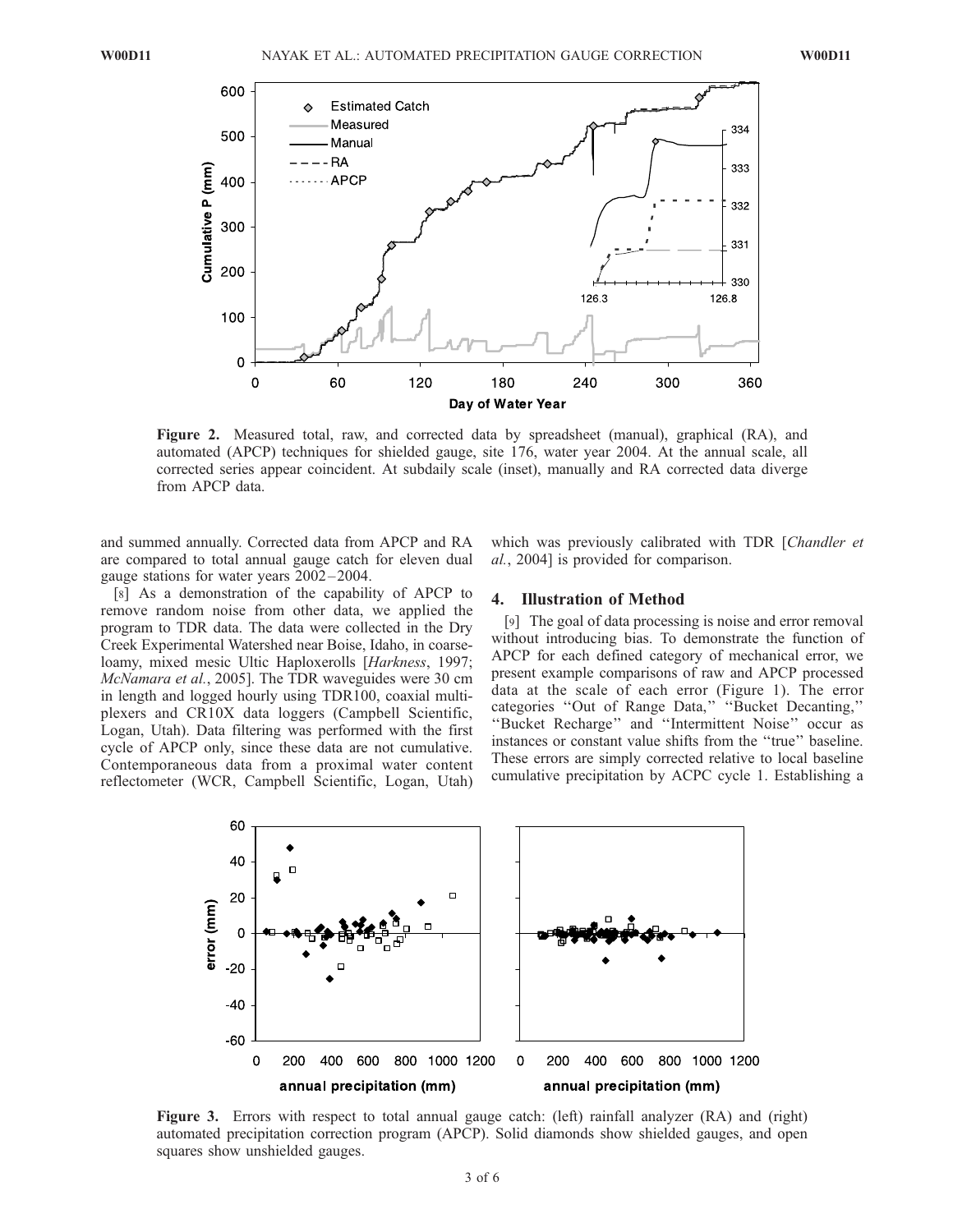

following cycle 1 and cycle 2 of the automated precipitation correction program for daily, hourly, and 15 min time steps.

local baseline is more complicated over the temporal scale of ''Periodic Noise,'' which is by definition a quasi-regular waveform around the expected value, and for ''Episodic Noise,'' which superimposes random noise onto the diurnal signal of ''Periodic Noise'' (Figures 1e and 1f). The uncertainty in baseline cumulative precipitation during Periodic and Episodic Noise, as complicated by coincident high-magnitude noise and precipitation, is the greatest potential source of error and bias in data correction for cumulative gauge records.

[10] In the case of cumulative precipitation, the match between processed and raw cumulative gauge catch data is a qualitative measure of the accuracy of APCP. Such a comparison requires developing a cumulative record from raw data by correction of negative steps in the measured record from bucket decanting, for instance by APCP cycle 1. Figure 2 presents a comparison among: the uncorrected 15 min interval data from a shielded gauge, the cumulative record following manual correction for bucket decanting and recharge, the APCP output, and RA output. All three correction approaches maintain the basic structure of the time series data and match the incremental total catch at the annual time scale. However, at subdaily time scale, the cumulative records for manual correction, RA and APCP often diverge at the millimeter scale (Figure 2, inset) because of differences in the approach to processing periodic and episodic noise.

[11] We tested for bias between annual total gauge catch and annual cumulative corrected precipitation records from both APCP and RA for 58 station years (Figure 3). APCP corrected annual total precipitation is consistently close to the annual total gauge catch. The mean difference and standard deviation were  $-0.6$  mm  $(-0.1\%)$  and 3.4 mm (0.6%), respectively, for shielded gauge measurements and  $-0.2$  mm  $(-0.02\%)$  and 2.1 mm  $(0.5\%)$ , respectively, for unshielded gauge measurements. In contrast, RA results show a mean difference and standard deviation of  $-2.7$  mm  $(-0.5\%)$  and 11.3 mm  $(2.1\%)$ , respectively, for shielded gauge measurements and  $-1.0$  mm (0.4%) and 12.9 mm (3.4%), respectively, for unshielded gauge measurements. Because APCP is not affected by operator bias, corrected water year precipitation data may be replicated within minutes by different operators. Depending on the extent of noise, manual data processing may require  $1-3$  days per station year and output records may differ among operators.

[12] As an example of the temporal-scale dependence of the contribution of low-amplitude noise to error in the instantaneous precipitation record, we compare distributions for daily, hourly, and 15 min time steps for a single station year (Figure 4). Once again, APCP cycle 1 is used to remove all major noise and cycle 2 is then used to filter the low-amplitude noise. In general, reducing the time step increases the number of periods with precipitation, reduces depth per event, and increases the number of periods with noise-induced apparent ''negative'' precipitation. Excluding the nil instantaneous precipitation data, which were most frequent for all time steps, two clear trends emerge. First, Figure 4. Frequency of instantaneous precipitation values the instances of precipitation represented by cycle 1 exceed

Table 2. Instantaneous Precipitation Occurrence Frequency and Cumulative Annual Depth for Output From APCP Cycle 1 and Cycle 2 at Daily, Hourly, and 15 min Time Steps

|                                     |                      | Cycle 1            |                      |                           |                   | Cycle 2           |  |
|-------------------------------------|----------------------|--------------------|----------------------|---------------------------|-------------------|-------------------|--|
|                                     | Positive Event       |                    | Negative Event       |                           | Positive Event    |                   |  |
|                                     | Number               | Sum<br>(mm)        | Number               | Sum<br>(mm)               | Number            | Sum<br>(mm)       |  |
| Daily<br>Hourly<br>$15 \text{ min}$ | 188<br>3895<br>13912 | 491<br>721<br>1328 | 130<br>3098<br>12030 | $-28$<br>$-246$<br>$-853$ | 95<br>885<br>2081 | 463<br>475<br>475 |  |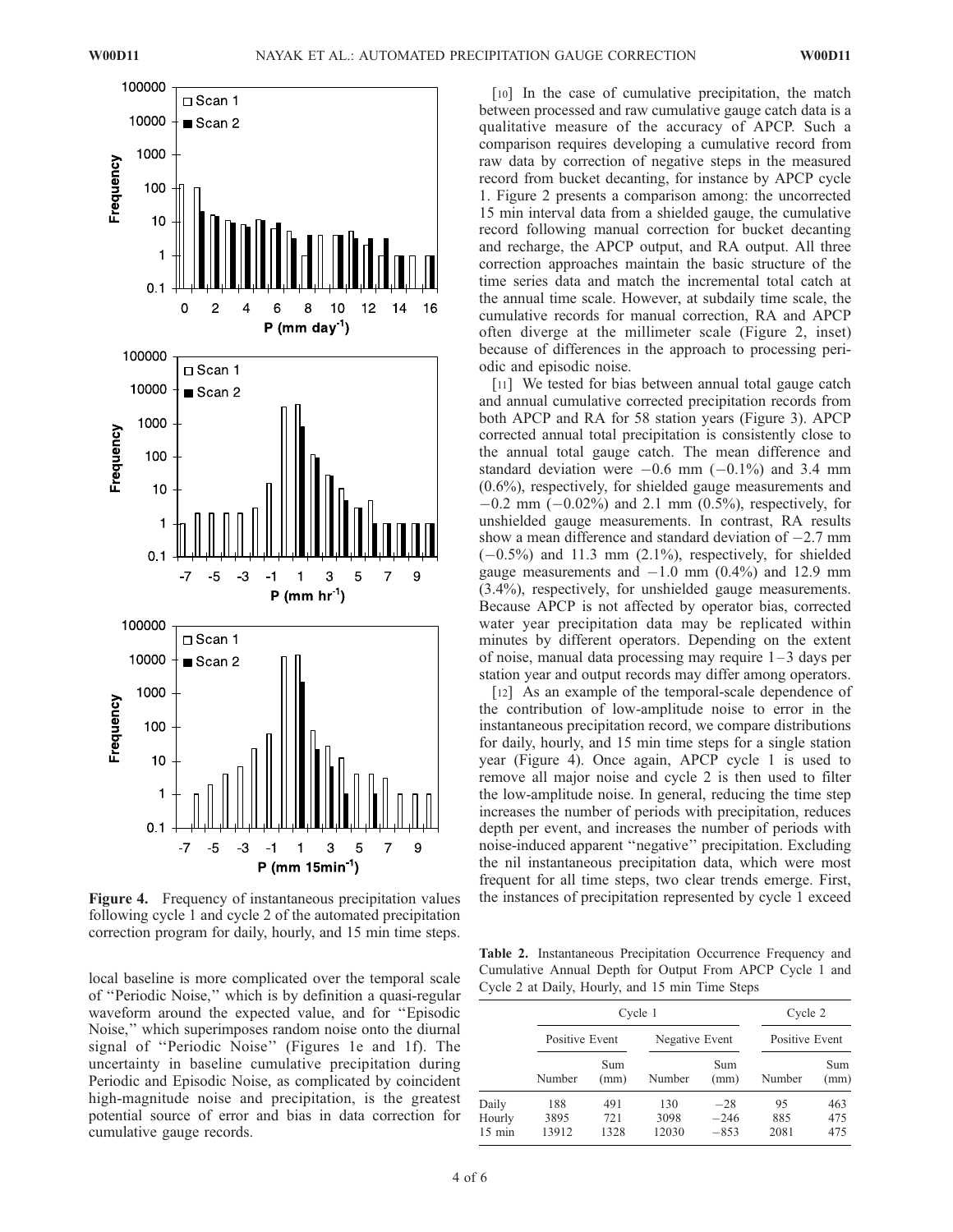

Figure 5. Noise removal from hourly TDR water content record with APCP cycle 1 and (offset) comparative water content record from a calibrated water content reflectometer.

those by cycle 2 at all time steps, indicating the importance of low-amplitude noise. Second, the number of representations of negative precipitation increases with decreasing time step for scan 1 (Figure 4). Whereas the positive and negative instantaneous precipitation values balance in the annual record at all time steps, manual correction of erroneous instantaneous precipitation values is clearly impractical for hourly and 15 min records because of the exponential increase in number of errors as time step decreases (Table 2). The absence of negative values following scan 2 at any time step demonstrates that APCP is robust across time steps.

[13] APCP does not eliminate the requirement for careful observation of raw data and field notes. APCP may not remove all noise satisfactorily when the amplitude of noise caused by site maintenance is very small. In this case it is necessary to remove these errors from the raw precipitation record before using APCP. It is also recommended that the processed data generated by APCP be checked by comparison with total annual gauge catch and visual inspection of raw data to verify that all noise and discontinuities have been removed satisfactorily.

[14] Application of APCP to hourly TDR data is demonstrated in Figure 5. In this case, we assume that instantaneous changes in the hourly water content record greater than  $0.025 \text{ m}^3 \text{ m}^{-3}$  in absolute value are associated with noise. This approach identified 459 data records as noise and adjusted them to the local average. Of the records identified as noise, 70 were greater than 0.4 m<sup>3</sup> m<sup>-3</sup>, 83 were less than the apparent residual moisture content of  $0.045$  m<sup>3</sup> m<sup>-3</sup> (29 were negative). Of the 306 adjusted data values within the possible range of soil moisture (0.045 – 0.40 m<sup>3</sup> m<sup>-3</sup>), 128 were greater than the apparent field capacity (0.24 m<sup>3</sup> m<sup>-3</sup>). The remaining 178 identified errors were random changes greater than the assumed noise limit within the expected range of soil moisture, for example the spikes near Julian day 160 (Figure 5). The corrected TDR record is comparable to the calibrated WCR record, which tends not to be subject to similar noise problems at this site.

#### 5. Summary

[15] The APCP utility was developed to extract continuous, high-quality subdaily time step data from electronic

records subject to several types of noise and errors. The method was applied successfully to weighing bucket precipitation records and TDR soil moisture records. The precipitation data processed by APCP has less bias from total gauge catch measurements and requires significantly less time than the graphical RA approach. The program capacity for objective removal of low-amplitude periodic noise is extremely useful for calculating accurate subdaily time step data from cumulative precipitation records. The success of the APCP correction of TDR data indicates further that the model can be used to filter electronic data from other sensors important to hydrologic science.

[16] **Acknowledgments.** The authors would like to thank Steve Van Vactor for graciously providing the precipitation data from RCEW, expert opinion, and guidance in developing the precipitation correction algorithm. This research was supported by USDA-CSREES SRGP award 2005- 34552-15828, USDA ARS Northwest Watershed Research Center, and the Utah Agricultural Experiment Station, Utah State University, Logan, Utah, approved as journal paper number 7800. Any reference to specific equipment types or manufacturers is for information purposes and does not represent a product endorsement.

#### References

- Chandler, D. G., M. Seyfried, M. Murdock, and J. McNamara (2004), Field calibration of water content reflectometers, Soil Sci. Soc. Am. J., 68,  $1501 - 1507$ .
- Duchon, C. E., and G. R. Essenberg (2001), Comparative rainfall observations from pit and above ground rain gauges with and without wind shields, Water Resour. Res., 37(12), 3253 – 3263, doi:10.1029/ 2001WR000541.
- Haddeland, I., D. P. Lettenmaier, and T. Skaugen (2006), Reconciling simulated moisture fluxes resulting from alternate hydrologic model time steps and energy budget closure assumptions, J. Hydrometeorol., 7(3), 355 – 370, doi:10.1175/JHM496.1.
- Hanson, C. L. (2001), Long-term precipitation database, Reynolds Creek Experimental Watershed, Idaho, United States, Water Resour. Res., 37(11), 2831 – 2834, doi:10.1029/2001WR000415.
- Hanson, C. L., R. P. Morris, and D. L. Coon (1979), A note on the dualgage and Wyoming shield precipitation measurement systems, Water Resour. Res., 15(4), 956 – 960, doi:10.1029/WR015i004p00956.
- Hanson, C. L., M. D. Burgess, J. D. Windom, and R. J. Hartzmann (2001), New weighing mechanism for precipitation gauges, *J. Hydrol. Eng.*, 6(1), 75 – 77, doi:10.1061/(ASCE)1084-0699(2001)6:1(75).
- Harkness, A. (1997), Soil survey of Boise Front Project, Idaho. Interim and supplemental report, U.S. Dep. of Agric., Boise, Idaho.
- Kuligowski, R. J. (1997), An overview of National Weather Service quantitative precipitation estimates, TDL Off. Note 97-4, NOAA, U.S. Dep. of Commer., Silver Spring, Md.
- McNamara, J. P., D. G. Chandler, M. Seyfried, and S. Achet (2005), Soil moisture states, lateral flow, and streamflow generation in a semi-arid, snowmelt-driven catchment, Hydrol. Processes, 19, 4023-4038.